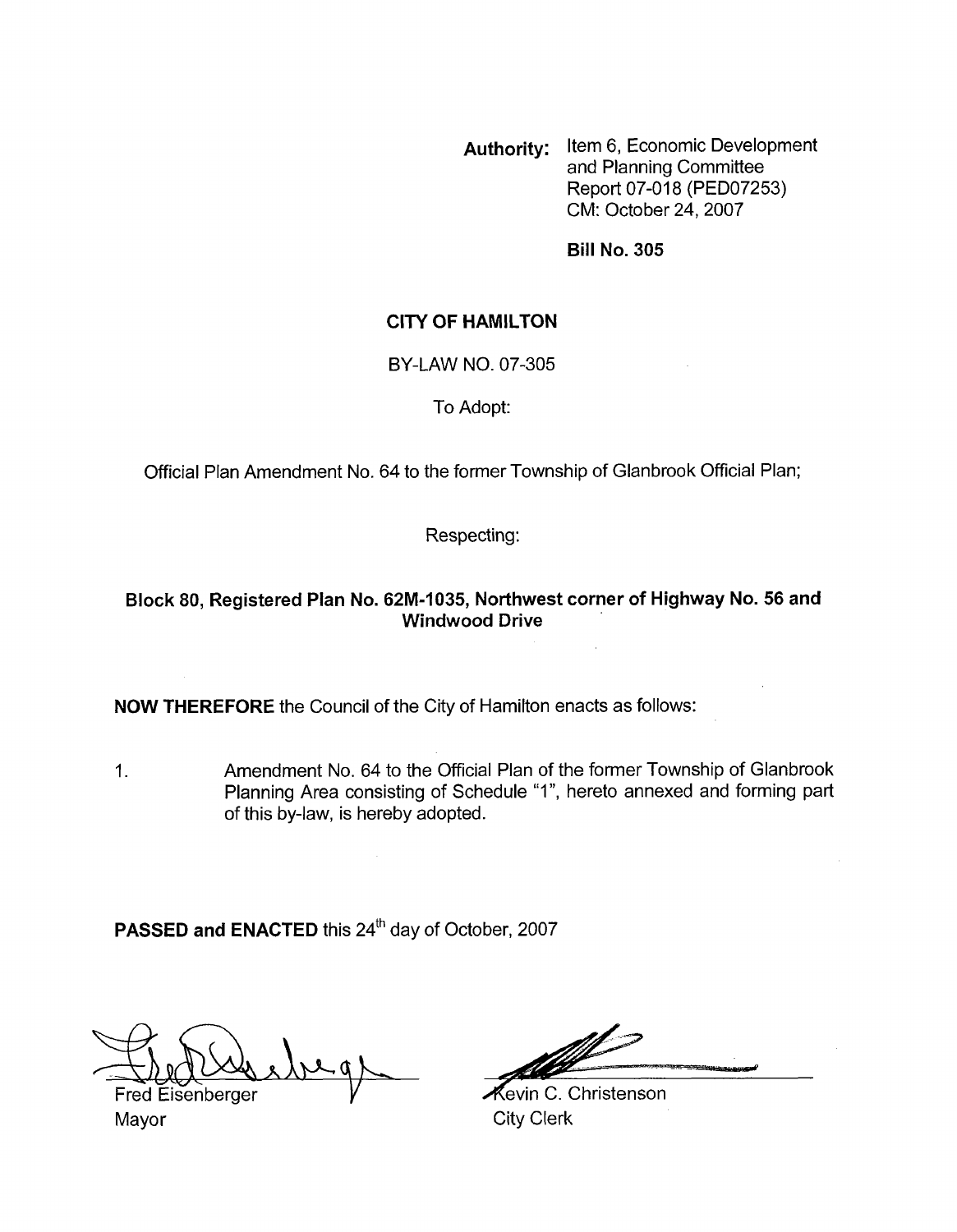**Schedule** "I"

## **Amendment No. 64**

## **to the**

# **Former Township of Glanbrook Official Plan**

The following text together with Schedule "A" - Land Use Plan and Schedule "B" - Binbrook Village Secondary Plan, attached hereto, constitute Official Plan Amendment No. 64 of the Official Plan of the former Township of Glanbrook.

## **Purpose:**

The purpose of this Amendment is to redesignate the subject lands from "Medium Density Residential" to " Binbrook Community Core" in order to allow for a range of commercial uses.

### **Location:**

The land affected by the Amendment is located in Binbrook Village in the former Township of Glanbrook. The lot is located on the northwest comer of Regional Road 56 and Windwood Drive.

### **Basis:**

The intent of the Amendment is to permit a range of commercial uses. The basis for the redesignation is as follows:

- The proposed amendment is consistent with the Provincial Policy Statement polices  $\bullet$ that focus growth in settlement areas;
- The proposed amendment is considered to be compatible with the existing and  $\bullet$ proposed development in the area; and,
- The proposed amendment creates a logical extension of the existing Community  $\bullet$ Core designation

### **Actual Changes**

### Schedule Changes

1. Schedule "A", Land Use Plan, to be revised by redesignating the subject lands from "Residential" to "Binbrook Community Core'' and identifying the subject land as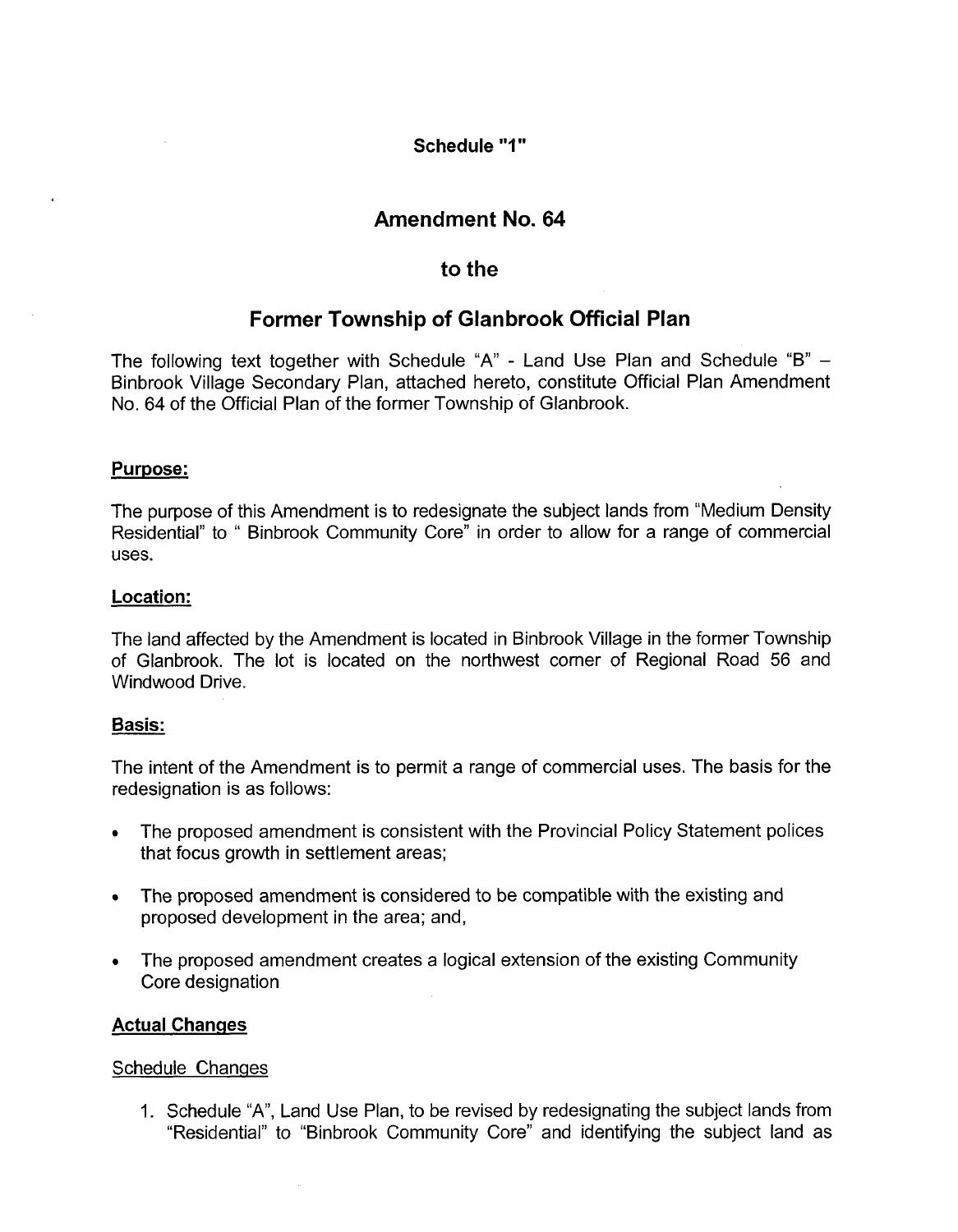OPA No. 64 as shown on the Schedule "A' attached to this Amendment.

2. That Schedule "B" Binbrook Village Secondary Plan to be revised by redesignating the subject lands from "Medium Density Residential" to "Community Core" as shown on the attached Schedule B to this Amendment.

## **Implementation:**

An implementing Zoning By-Law Amendment gives effect to the intended use on the subject lands.

This is Schedule "1" to By-law No. 07-305, passed on the **24'h** day of October, 2007.

**The City of Hamilton** 

Mayor

Salt Contract Clerk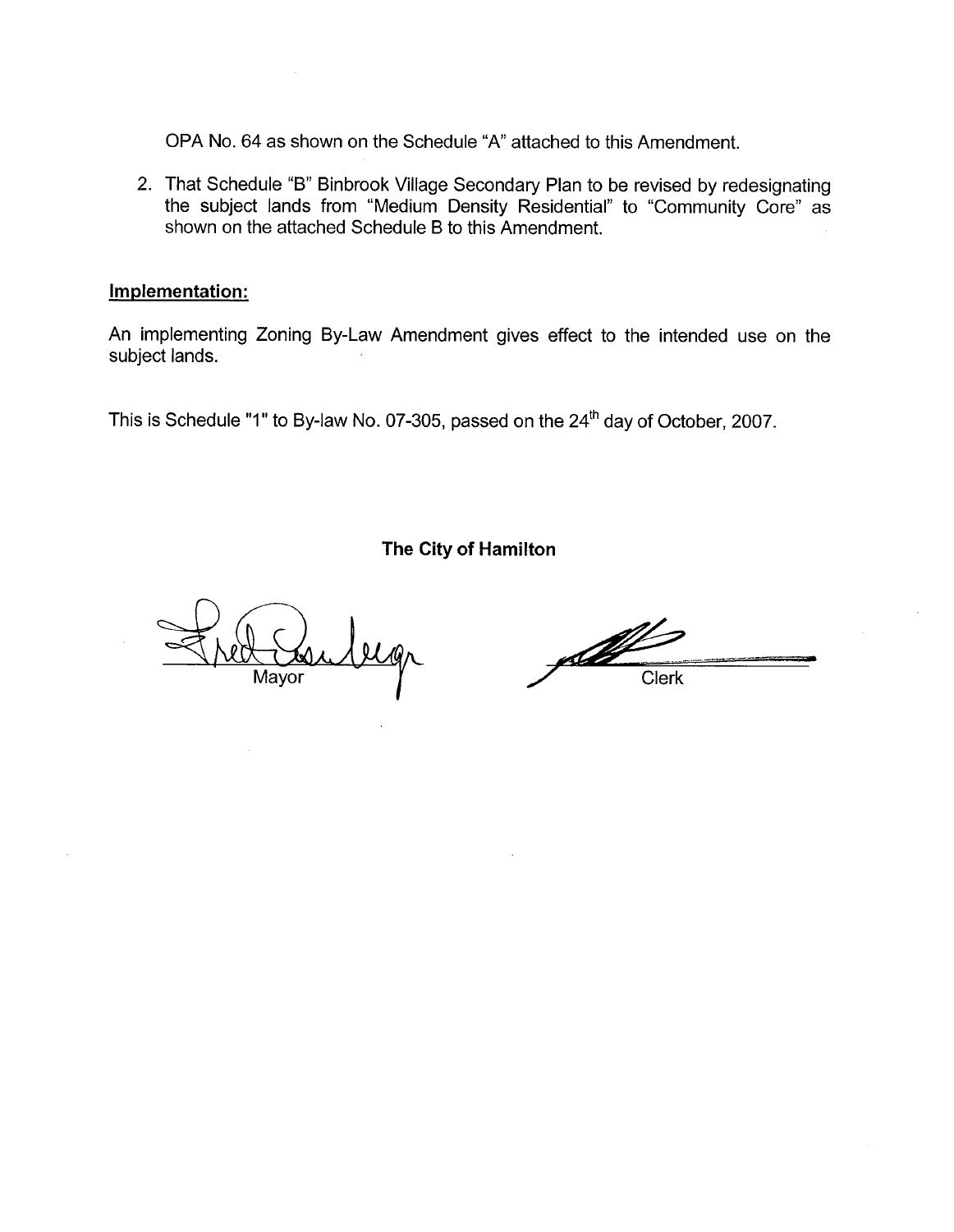